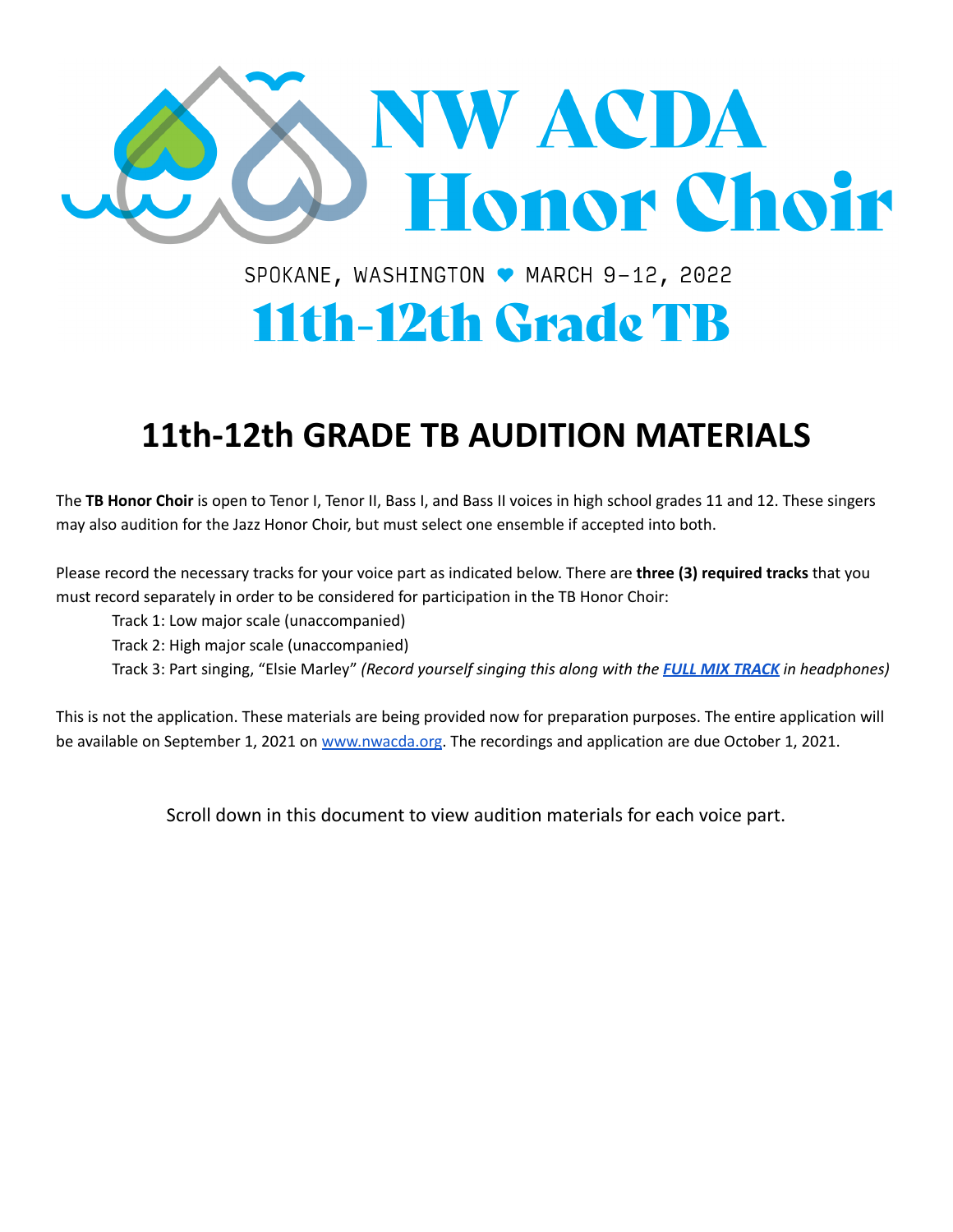#### **TENOR I AUDITION MATERIALS**

Track 1: Low Major Scale (unaccompanied)



Track 2: High Major Scale (unaccompanied)



Track 3: Part singing - Scroll down to the bottom of this document to see the part singing example, "Elsie Marley" and record yourself singing the Tenor I part.

- **[Tenor](https://drive.google.com/file/d/1oXjqr5M-8xJB2CmvkvPZ_94VLjSgmTxt/view?usp=sharing) I part ONLY**
- FULL MIX [TRACK](https://drive.google.com/file/d/1SCyEG3twkd0MQZchTu6djKR0mywZgkbI/view?usp=sharing) *- for audition recording*
	- Directions: Record while listening to the Full Mix track **IN HEADPHONES** so all we can hear is your beautiful voice!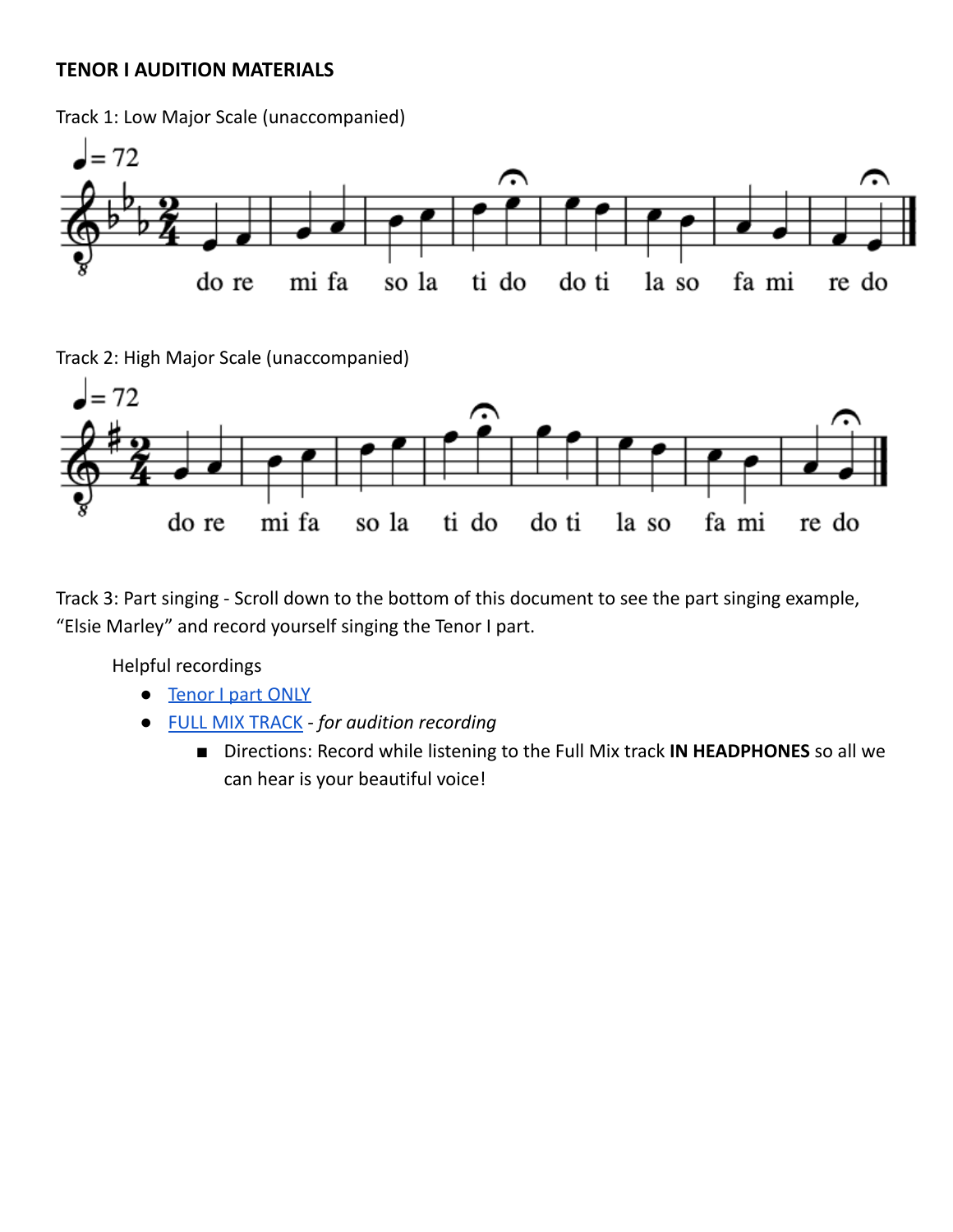#### **TENOR II AUDITION MATERIALS**

Track 1: Low Major Scale (unaccompanied)



Track 2: High Major Scale (unaccompanied)



Track 3: Part singing - Scroll down to the bottom of this document to see the part singing example, "Elsie Marley" and record yourself singing the Tenor II part.

- [Tenor](https://drive.google.com/file/d/1DmxDeL7lvlj_kVDzpFfxiwO1uVRiddrg/view?usp=sharing) II part ONLY
- FULL MIX [TRACK](https://drive.google.com/file/d/1SCyEG3twkd0MQZchTu6djKR0mywZgkbI/view?usp=sharing) *- for audition recording*
	- Directions: Record while listening to the Full Mix track **IN HEADPHONES** so all we can hear is your beautiful voice!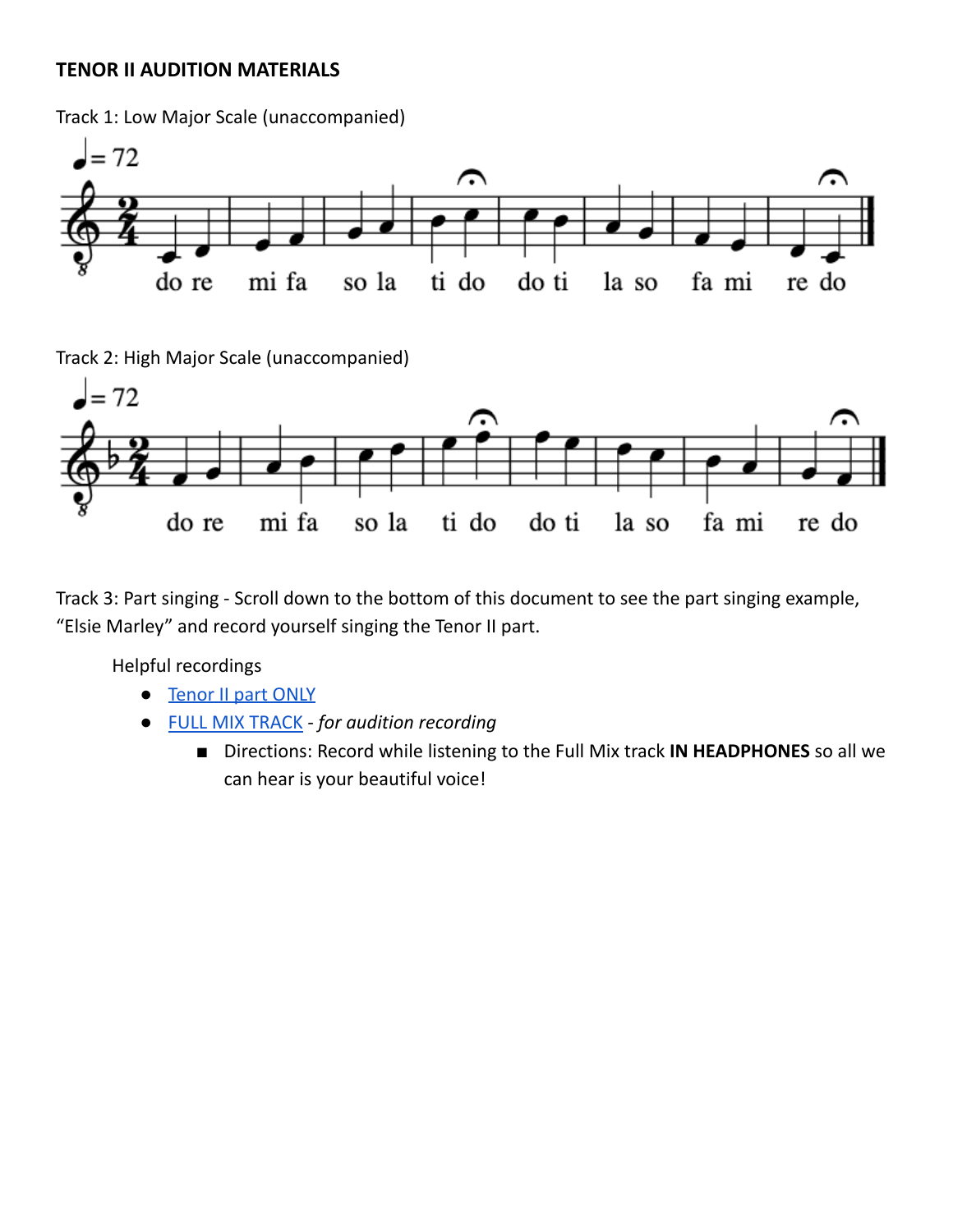#### **BASS I AUDITION MATERIALS**

Track 1: Low Major Scale (unaccompanied)



Track 2: High Major Scale (unaccompanied)



Track 3: Part singing - Scroll down to the bottom of this document to see the part singing example, "Elsie Marley" and record yourself singing the Bass I part.

- Bass I part [ONLY](https://drive.google.com/file/d/1i5wbXJwoc73w1s590o9__j6LYLN8ptrE/view?usp=sharing)
- FULL MIX [TRACK](https://drive.google.com/file/d/1SCyEG3twkd0MQZchTu6djKR0mywZgkbI/view?usp=sharing) *- for audition recording*
	- Directions: Record while listening to the Full Mix track **IN HEADPHONES** so all we can hear is your beautiful voice!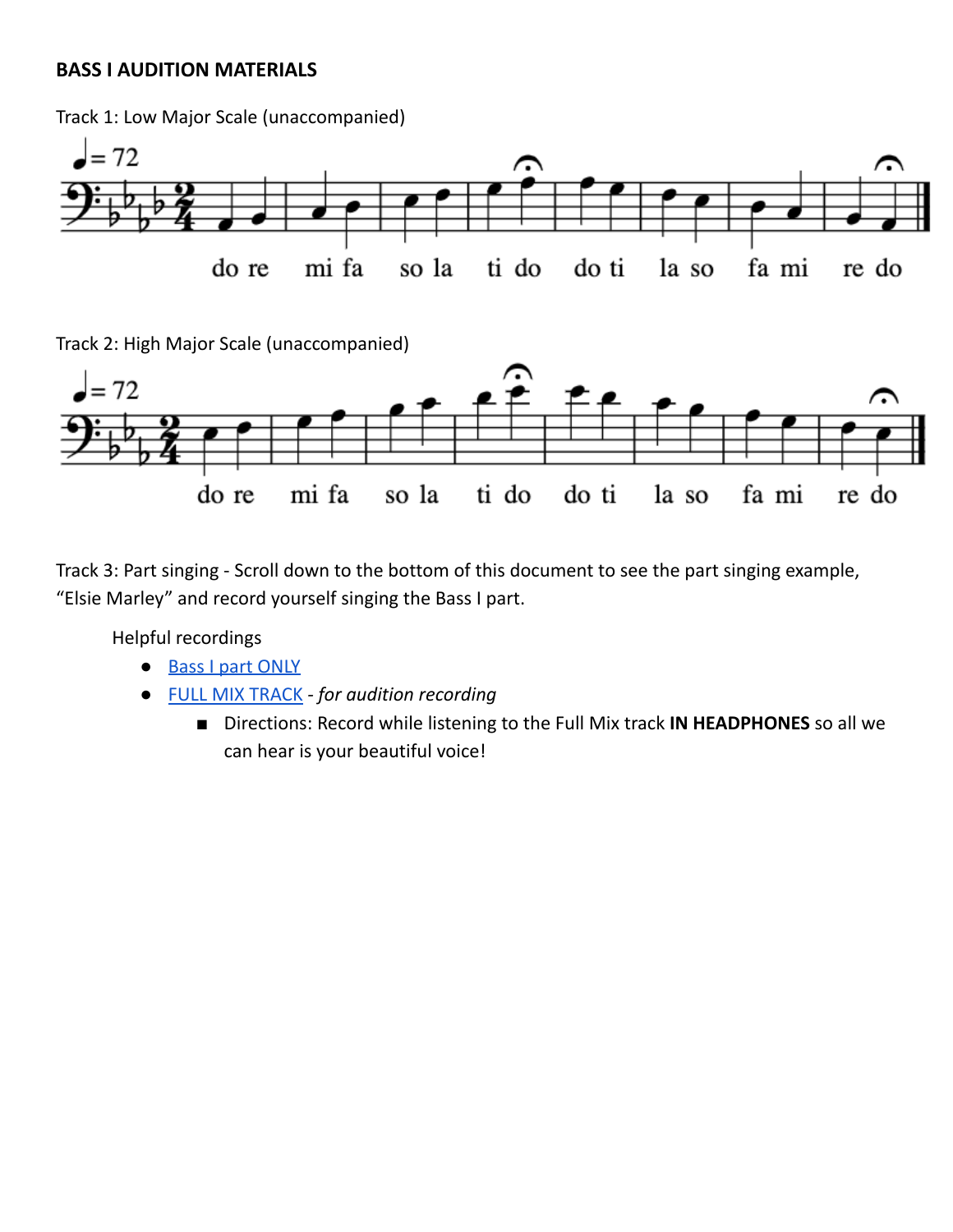#### **BASS II AUDITION MATERIALS**

Track 1: Low Major Scale (unaccompanied)



Track 2: High Major Scale (unaccompanied)



Track 3: Part singing - Scroll down to the bottom of this document to see the part singing example, "Elsie Marley" and record yourself singing the Bass II part.

- Bass II part [ONLY](https://drive.google.com/file/d/13enEVY7TvYyh6IGGPKdm_sEfK3qDf0Tc/view?usp=sharing)
- FULL MIX [TRACK](https://drive.google.com/file/d/1SCyEG3twkd0MQZchTu6djKR0mywZgkbI/view?usp=sharing) *- for audition recording*
	- Directions: Record while listening to the Full Mix track **IN HEADPHONES** so all we can hear is your beautiful voice!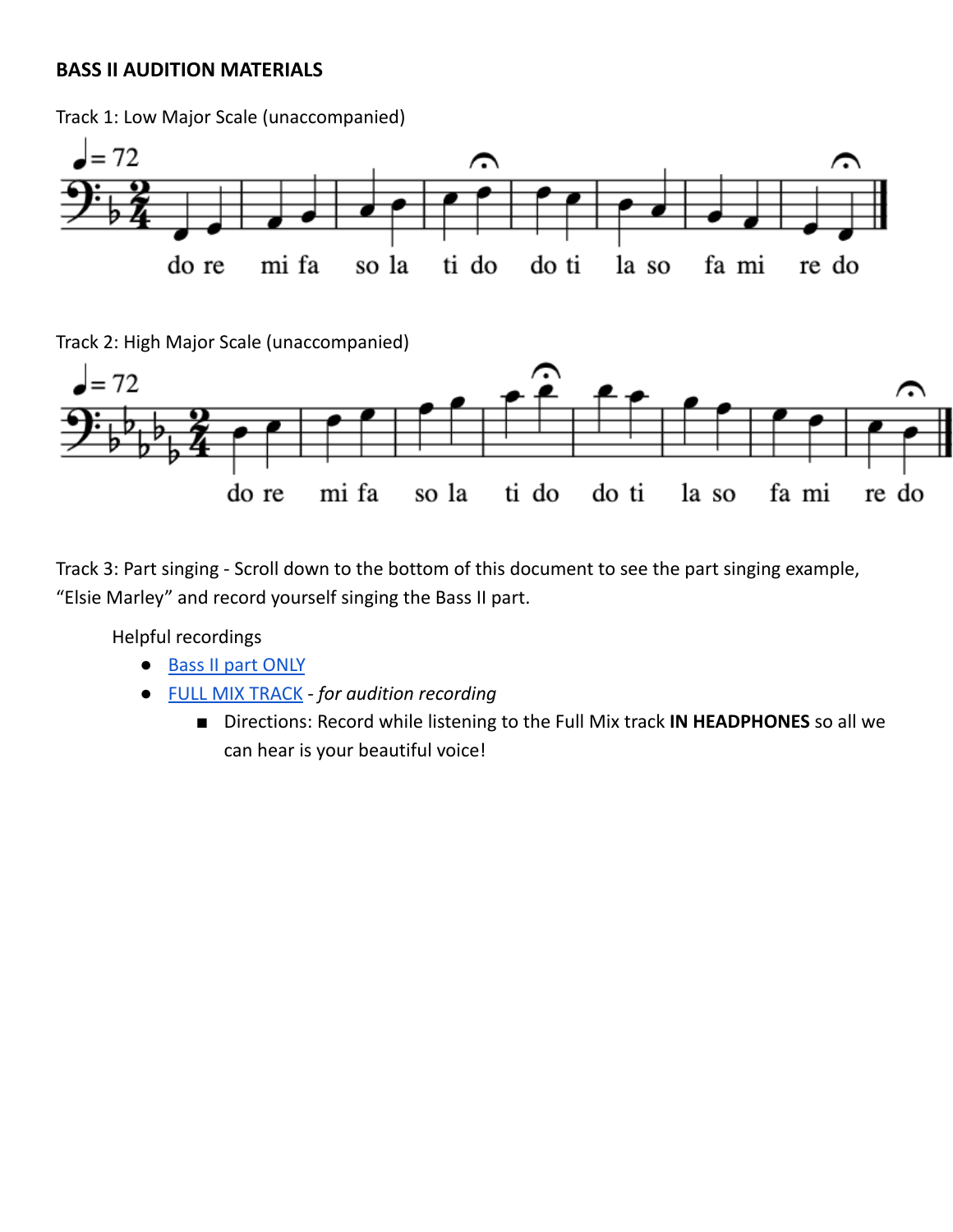### Elsie Marley

for NW ACDA TB Honor Choir auditions